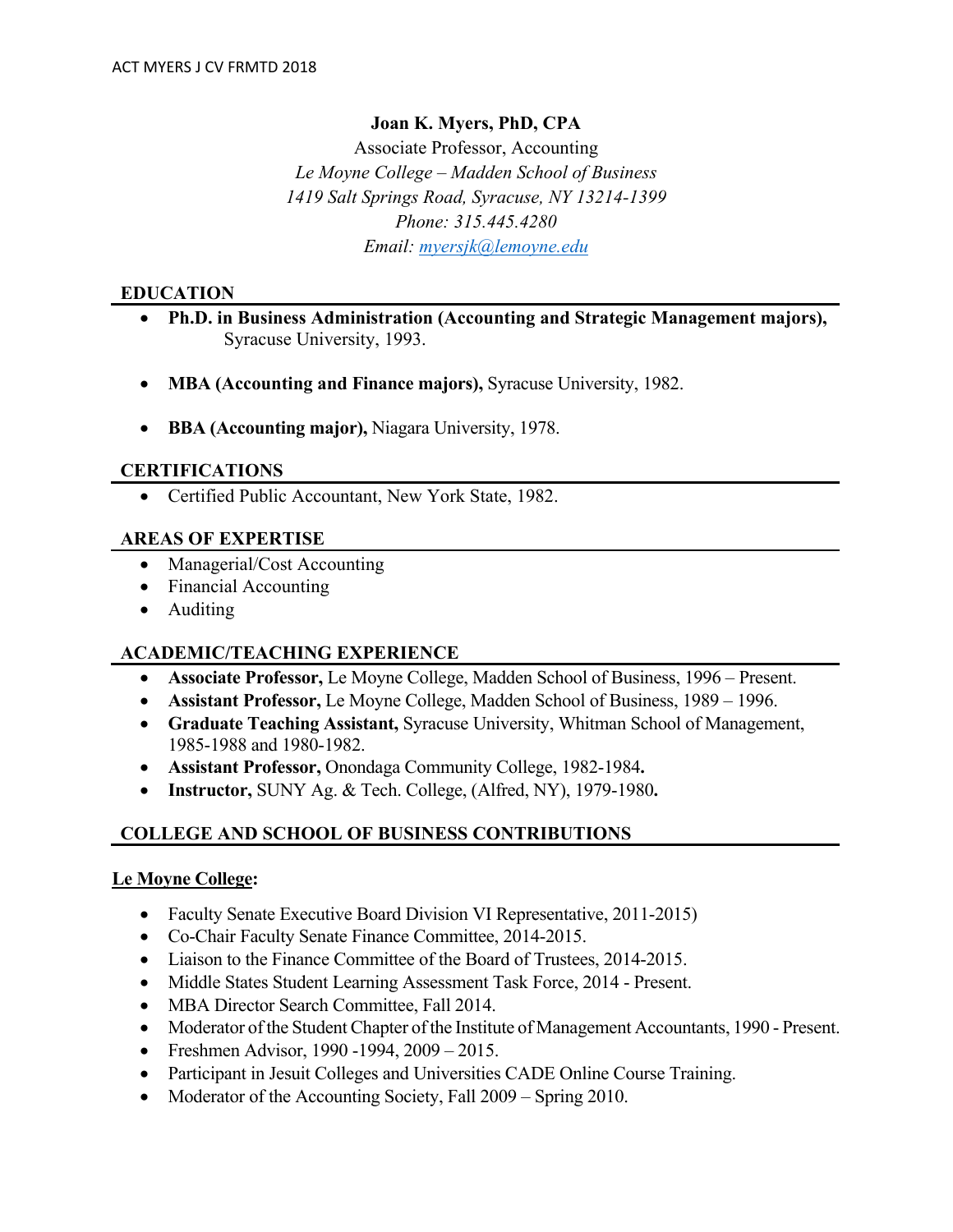- Rank and Tenure Committee, Fall 2007 Spring 2011.
- Management Division Assessment Committee, Spring 2007 Present.
- Service Learning Board, Spring 2006 Spring 2011.
- Faculty Senate Committee to Evaluate the Departmental Evaluation Process, Spring 2007.
- Research and Development Committee, Fall 2004 Spring 2007.
- Lectures Committee, Spring 2005 Fall 2006.
- Accounting Department Search Committee, Chair, Fall 1999 Spring 2000, Spring 2005, Spring 2010, Spring 2014.
- MBA Committee, Chair, Fall 2003 Spring 2004.
- Management Division Curriculum Committee, 1999 2004.
- Finance Department Search Committee, Spring 2003.
- Madden Institute for Business Education Committee, Fall 2002 Spring 2003.
- College-wide Planning Committee, Fall 2001 Spring 2004.
- Affirmative Action Committee, Fall 1994 Spring 1995.
- Honors Program Committee (Spring 1995 Spring 1999).
- Professional Rights and Welfare Committee, 1993 1994.
- Departmental Coordinator Student Case Competition, 1993 1994.
- Departmental Mission and Goal Statement Task Force, 1993 1994.
- Sub-Committee of the Curriculum Committee to Evaluate the Proposed Masters in Education Program, Fall 1992 – Spring 1993.
- Art Gallery Committee, Fall 1990 Spring 1993.

### **Syracuse University:**

• Coordinator for the VITA Program, Spring 1981 – Spring 1982

### **Onondaga Community College:**

• Coordinator of the American Institute of Banking Program.

### **HONORS AND AWARDS**

- Academy of Management Doctoral Consortium Fellow (1987)
- Babson Entrepreneurship Doctoral Consortium Fellow (1987)
- Beta Alpha Psi (1981)
- Teaching Assistantship (1980-82; 1985-88)
- Academic Scholarship (Niagara University 1977)
- National Association of Accountants Scholarship Award (1975)
- Mu Alpha Theta Mathematics Honor Society (1974)
- Sigma Tau Epsilon Honor Society (1974)
- Dean's List (1973-77)

# **PROFESSIONAL EXPERIENCE**

• **Price Waterhouse & Co.,** Syracuse, New York, Staff Accountant, 1978-1979.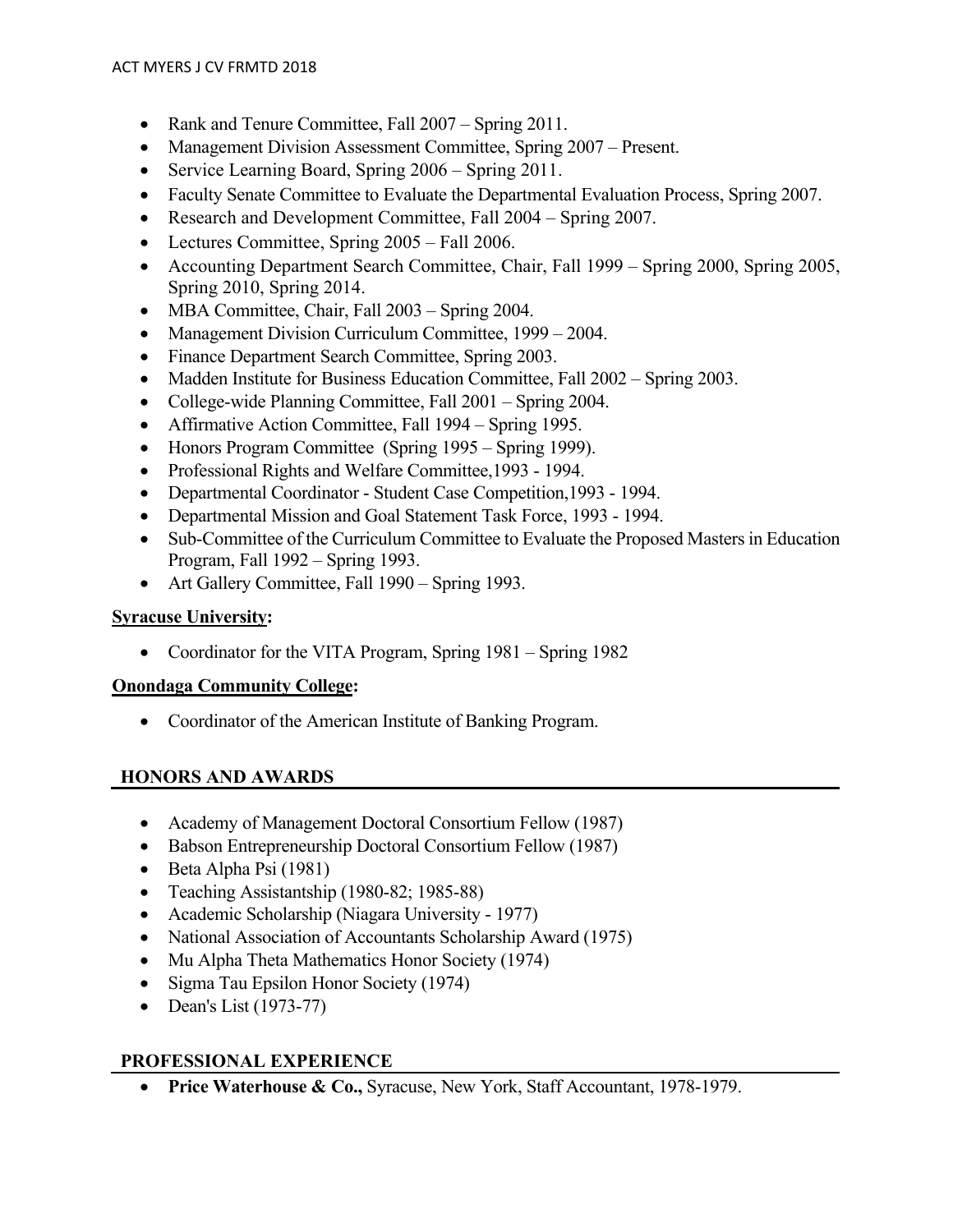### **PROFESSIONAL AFFILIATIONS**

- American Accounting Association Member (1986 present).
- Institute of Management Accountants Member (1986 present).

## **SCHOLARSHIP**

### **Peer-Reviewed Journals**

"The Impact of Gender and Cognitive Information Processing Models on CPA Exam Pass Rates: A Call for Research" with Mitchell Franklin, Greg Lepak, and Judy Graham, *Journal of Business and Educational Leadership.* Spring 2018.

"Ignatian Values in Business and Accounting Education: Towards the Formation of Ethical Leadership," with Dennis O'Connor, published in the *Journal of Business and Educational Leadership*, Vol. 7, # 1, Spring 2018.

"Age and Gender Impact on CPA Examination Pass Rates" with Mitchell Franklin and Greg Lepak, *Journal of Business and Accounting.* Fall 2017.

"Enhancing CPA Exam Pass Rates for Second Career Students," with Mitchell Franklin, *Journal of Business and Educational Leadership*, Fall 2016.

"Analysis of Transfer Pricing Policy and Notable Transfer Pricing Court Rulings" with Mitchell Franklin, *Journal of Business and Accounting*, Fall 2016.

**Books**

None

### **Peer-Reviewed Paper Presentations**

### **Peer-Reviewed Presentations with Published Proceedings:**

"An Examination of Age and Gender Impact on CPA Examination Pass Rates," with Mitchell Franklin, and Greg Lepak. *American Society of Business and Behavioral Sciences*. Paper presented at ASBSS National Meeting: Accounting Education Track, Las Vegas, NV. March, 24, 2017.

"CPA Exam Pass Rates: The Impact of Gender and Cognitive Information Processing Models," with Mitchell Franklin, Greg Lepak and Judy Graham. *American Society of Business and Behavioral Sciences*. Paper presented at ASBSS National Meeting: Accounting Education Track, Las Vegas, NV. March, 24, 2017.

"Ethical Leadership Formation in Accounting Education: An Ignatian Approach with a Leadership Focus," with Dennis O'Connor. *American Society of Business and Behavioral Sciences*. Paper presented at ASBSS National Meeting: Accounting Ethics Track, Las Vegas, NV. March, 24, 2017.